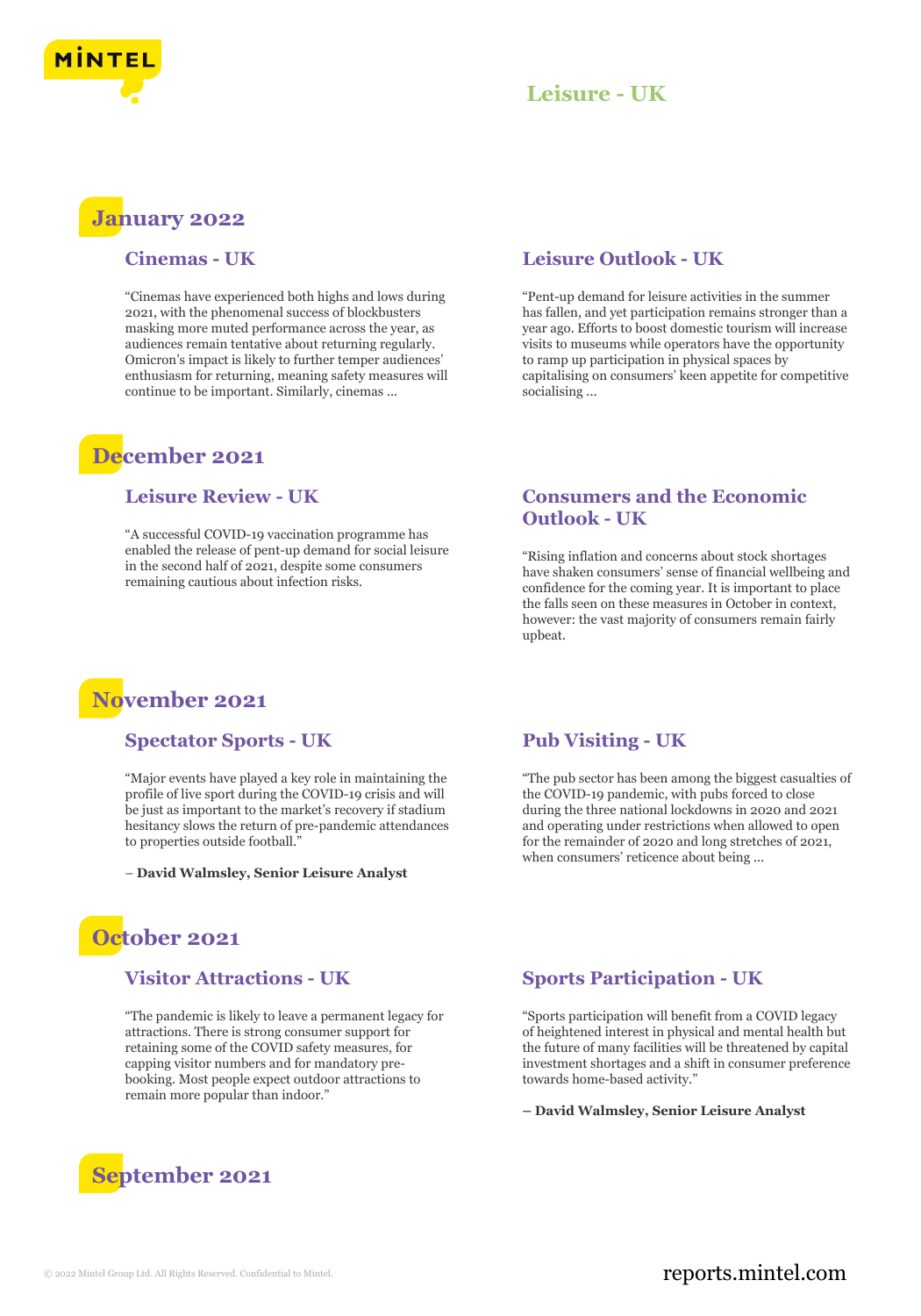

### **Consumers and the Economic Outlook - UK**

"The end of social distancing and the associated boost to retail, leisure and entertainment spend brought about an immediate rebound in economic activity, and GDP grew by 4.8% in Q2 2021. Consumers have also responded positively, with Mintel's current financial wellbeing and financial confidence trackers reaching new record-highs in ...

### **Health and Fitness Clubs - UK**

"While the private health and fitness market will benefit from pent up demand from gym goers, the preference for online and outdoor fitness remain strong, so fitness operators will be expected to offer hybrid memberships that include access to these facilities and services. Gyms should also look to develop and ...

# **August 2021**

### **Leisure Outlook - UK**

"Consumer participation in leisure activities is at the highest level measured since the start of the pandemic, however things are far from back to normal as many people remain hesitant about visiting venues or attending events. Despite this, there is good reason for optimism as consumers who feel ready to ...

# **July 2021**

### **Attitudes towards Music and Cultural Events in a COVID-19 Era - UK**

"Venues will benefit from pent-up demand from eventgoers. However, livestreamed productions will remain a valuable and convenient post-pandemic asset, providing a way to engage with hardcore fans who want greater access to their favourite artists/shows. Moving forward, operators can revolutionise the consumption of cultural events. They can respond to ...

# **June 2021**

### **Video Games and Consoles - UK**

"The success of the gaming industry has remained strong in 2021 and in fact many consumers are playing games more or the same amount in May 2021 compared to the height of the first UK lockdown in May 2020. Additionally, with four in 10 gamers not expecting to reduce their ...

### **Leisure Centres and Swimming Pools - UK**

"The COVID-19 pandemic has pushed the leisure centre and swimming pool investment crisis to the point at which a significant reduction in provision is now inevitable and has strengthened the market's imperative to pivot towards a broader health promotion remit."

### **Gambling Review - UK Consumers and the Economic Outlook - UK**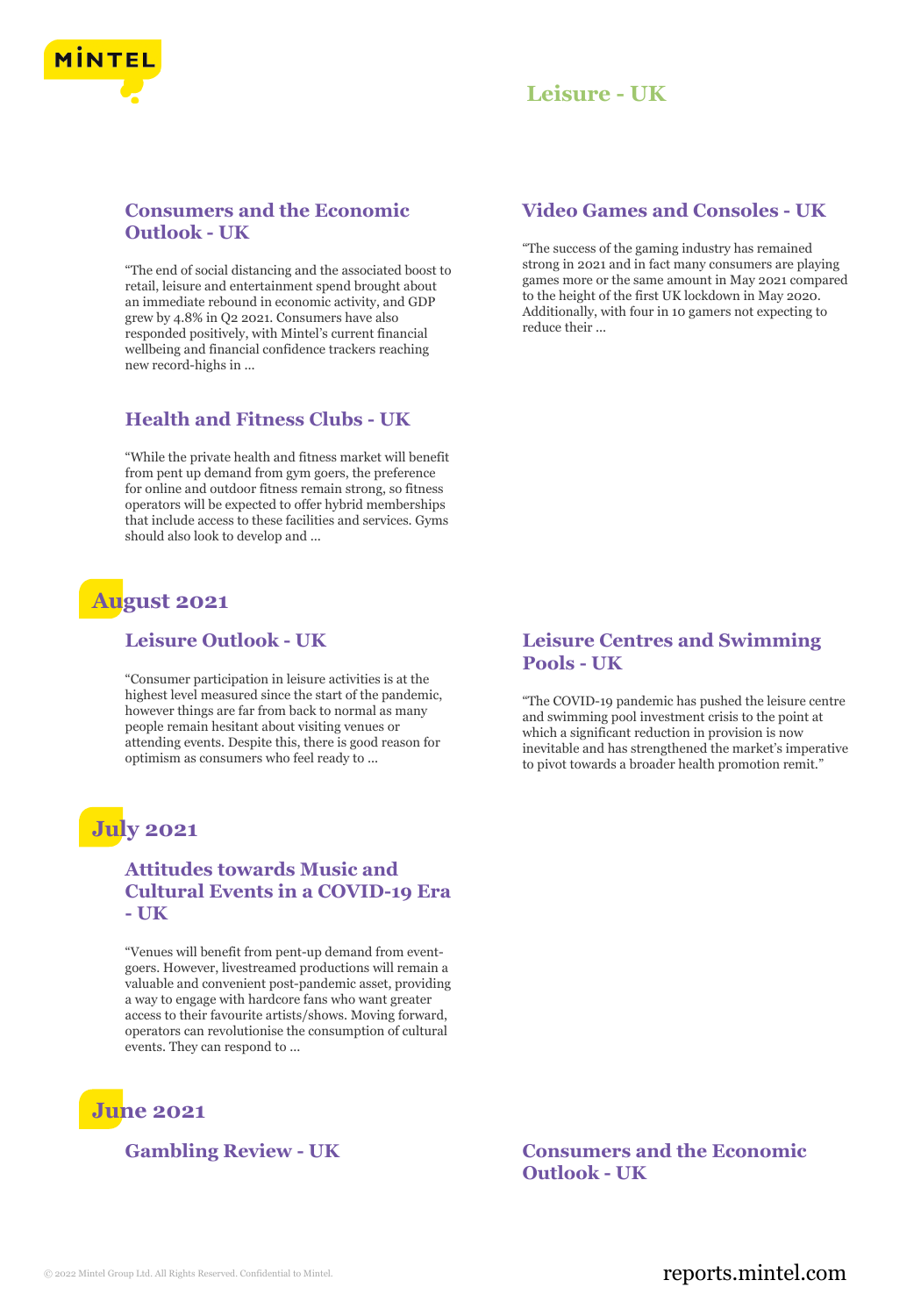

"The COVID-19 pandemic has hammered high street gambling businesses but overall losses have been limited by consumers' search for stay-home entertainment keeping the online segment in growth. However, trading performance between lockdowns and the loyalty of venue customers point to a rapid retail revival as the economy opens up."

# **May 2021**

#### **Leisure Outlook - UK**

"Due to pent-up consumer demand, restaurants and pubs are the top contenders to thrive in the wake of the pandemic. Consumers who remain in a healthy financial position are most likely to intend to visit these venues over coming months, meaning operators have an opportunity to premiumise food and drink ...

# **April 2021**

### **In vs Out-of-Home Leisure - UK**

"The out-of-home leisure market has the potential to rebound strongly in 2021, with the vaccination programme driving consumer confidence to return to indoor settings. There is set to be a release of pent-up demand, with a celebratory feel, as consumers make up for lost time and missed social occasions. Meanwhile ...

# **March 2021**

#### **Casinos - UK**

"Land-based casinos have taken a huge hit during the COVID-19 pandemic but are well placed to recover quickly, particularly if a review of gambling regulation creates new opportunities for the development of electronic gaming. Online casinos have seen an uptick in participation while people have stayed at home but could ...

### **Consumers and the Economic Outlook - UK**

"Despite the continuing upheaval caused by COVID-19, financial wellbeing and financial confidence both hit new index highs in April 2021, while planned financial activity for the next three months approached prepandemic levels in May, driven by increased interest in leisure and hospitality.

While there are growing signs of polarisation and ...

### **COVID-19 and Out-of-home Leisure: A Year On - UK**

"With leisure activities having been "out of bounds" for so long there is significant pent-up demand for socialising in venues again. Younger consumers, who represent the core audience for most segments, are more keen and are willing to return sooner rather than later. The pace of the market's recovery, though ...

### **Football - UK**

"Interest in football has remained strong throughout a COVID-19 crisis that has cost clubs approaching £2bn in lost revenue, but the pace of the game's recovery is likely to be slowed by a softening media rights market and any prolonged post-pandemic recession."

### **Cycling - UK**

"Cycling has been one of the clear 'winners' during the upheaval of the past 12 months. The perfect set of circumstances for bike sales which the pandemic created is likely to be a one-off 'black swan' event. However, there is now a solid platform for sustained growth, provided the industry ...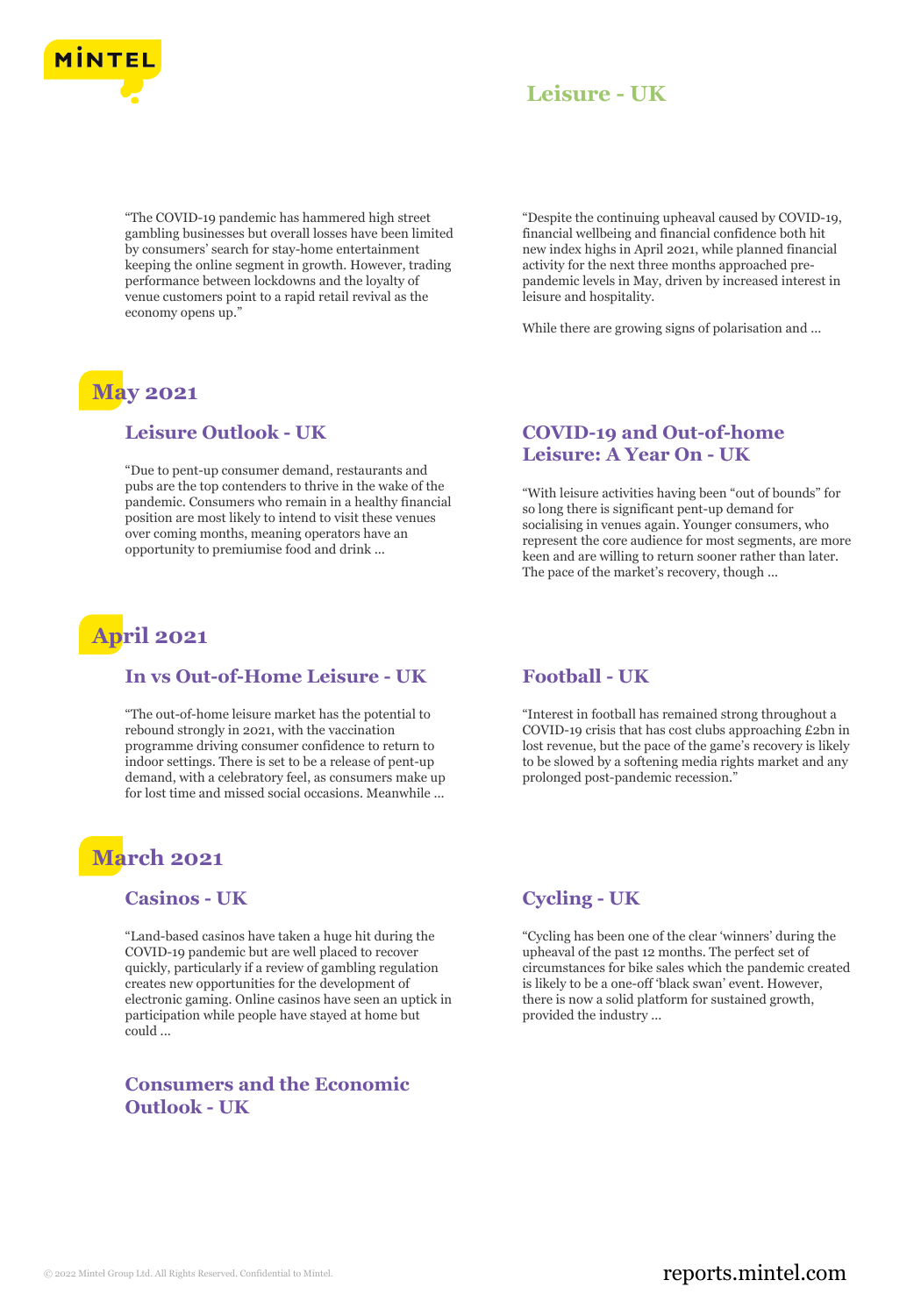

"GDP grew by 1.0% in the final quarter of the year as the economy bounced back more strongly than in expected in December, following the dip in November caused by the second lockdown of England and other lockdowns and restrictions in various parts of the country. Despite this slight ...

# **February 2021**

### **Hobbies and Interests - UK**

"Brits have embraced hobbies, interests and pastimes in their millions during the pandemic, seeking solace, escape, and relief from anxiety or boredom. Many have found creative freedom in the midst of lockdown restrictions, and some have even begun to nurture dreams of making a living from their passion. Hobbies have ...

### **Lotteries - UK**

"The lotteries market entered the COVID crisis on the back of a year of record revenues and is set to emerge from it in robust shape as its retail segment has proved strongly resilient, digital participation has reached new heights and regulatory change creates new opportunities for innovation in game ...

### **January 2021**

### **Leisure Outlook - UK**

"The closure of pubs and restaurants across large parts of the UK prior to Christmas resulted in a record number of people regularly ordering takeaway food over the festive period. The momentum gained by the takeaway sector will continue beyond the peak of the pandemic, but pubs and restaurants that ...

# **January 1970**

### **Exercise Trends - UK**

"Moving forward, fitness operators will need to adhere to consumers' demand for a more holistic approach to fitness, for instance by incorporating reward schemes to their digital offerings and tailoring their products to include diet plans. In order to appeal to consumers'

### **Cinemas - UK**

"2020 has been a fallow year for cinemas, with enforced closures of venues and delayed blockbuster content seeing attendances down by three quarters compared to 2019. Streaming video services have benefitted from debuting content as studios bypass cinematic releases completely. The early part of 2021 will continue to be challenging ...